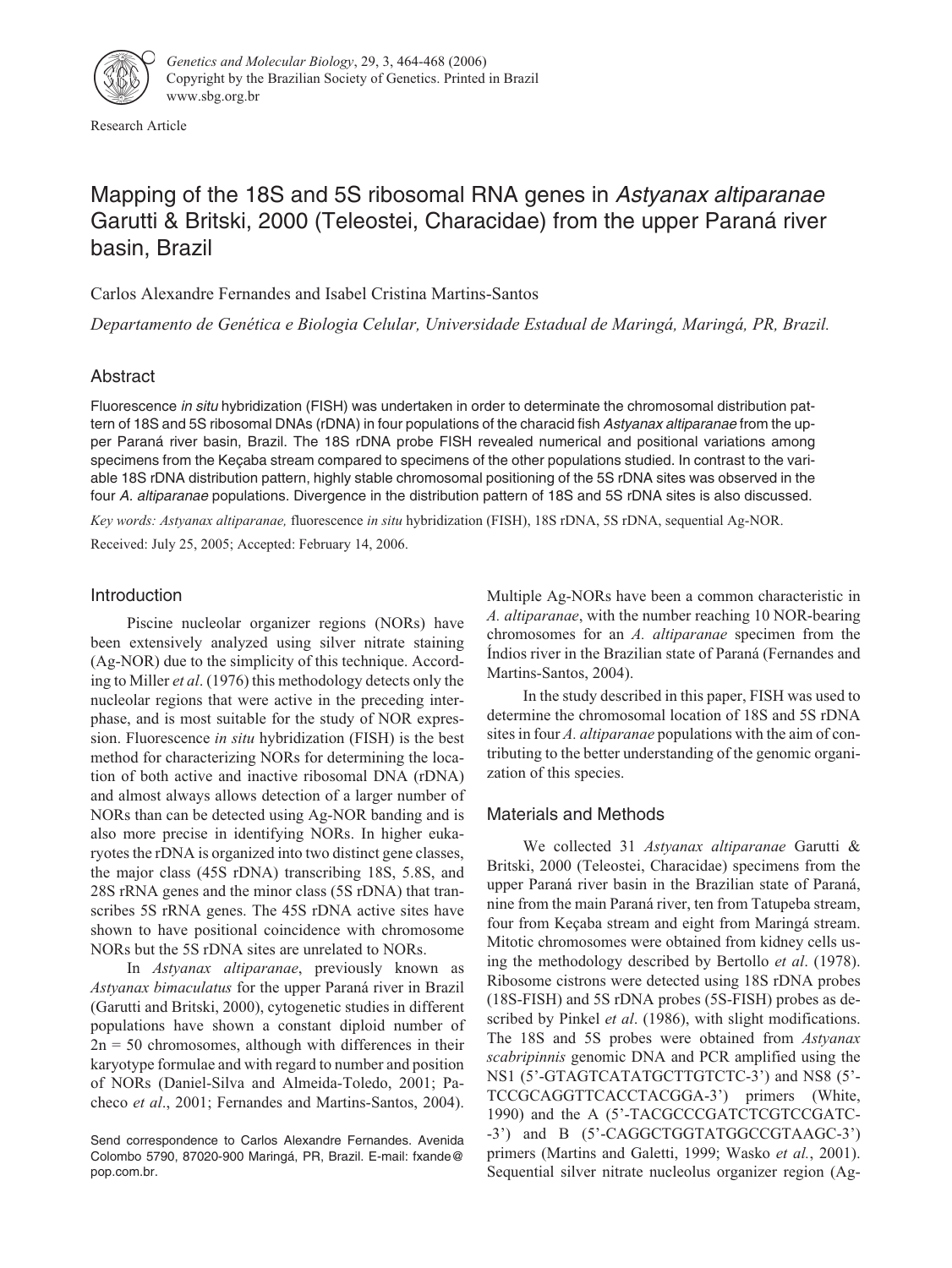NOR) staining (Howell and Black, 1980) was performed after rinsing the FISH slides in tap water. At least 20 metaphases per specimen were examined in a Carl Zeiss Axioskop 2 Plus fluorescence microscope and digitally photographed using a coupled Axiocam camera and Axiovision Software (Carl Zeiss, Göttingen, Germany).

#### Results and Discussion

The four *A. altiparanae* populations revealed a monomorphic macrokaryotype constitution, with  $2n = 50$  chromosomes (6 M, 26 SM, 6 ST and 12A). Thus, specimens of *A. altiparanae* from Tatupeba, Keçaba and Maringá streams presented karyotype formulae identical to the *A. altiparanae* specimens from the Paraná river previously studied by Fernandes and Martins-Santos (2004).

The 18S-FISH technique revealed a bright fluorescence signal spread at the telomeric region of seven chromosomes (the 2A short arm and five other chromosomes)

for Keçaba stream specimens and the telomeric region of four chromosomes (the 2A short arm and two other chromosomes) for Paraná river, Tatupeba and Maringá stream specimens (Figure 1). Almeida-Toledo *et al*. (2002) also reported four chromosomes (2 A and 2 M) were marked with a 28S rDNA probe in *A. altiparanae* specimens, although in two metacentric chromosomes the probes were pericentromeric. The same chromosomal location of 45S rDNA (18S or 28S rDNA) on the short arm of 2 acrocentric *A. altiparanae* chromosomes was seen in our present study and was also observed for specimens from the Mogi-Guaçu river in the Brazilian state of Paraná (Almeida-Toledo *et al*., 2002), indicating that these are marker chromosomes for this species. On the other hand, the other sites seem not to be conserved among *A. altiparanae* populations, which differ in the position (telomeric or pericentromeric) and type of chromosomes.



**Figure 1** - Fluorescence *in situ* hybridization (FISH) *Astyanax altiparanae* metaphases showing the chromosomal location of 18S rDNA sites in populations from the Keçaba stream (a), Paraná river (b), Tatupeba stream (c) and Maringá stream (d). The arrows indicate the ribosomal cistrons carrier chromosomes and the arrowheads the ribosomal cistrons in the short arm of 2 acrocentric chromosomes of four populations.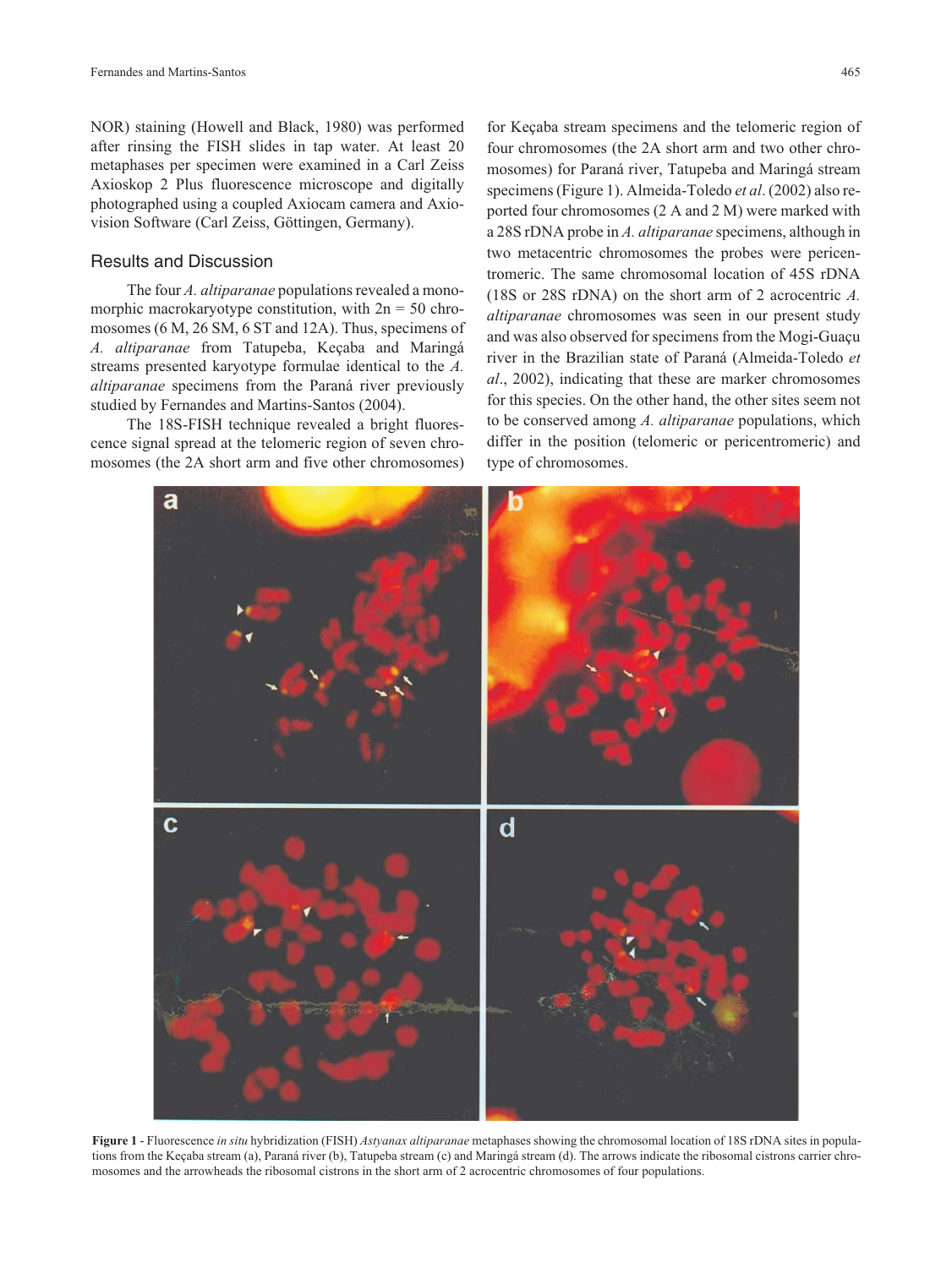Numerical and positional variations of the 18S rDNA sites reported in specimens of *A. altiparanae* from the Keçaba stream in comparison to the other populations analyzed have also been recorded in other *Astyanax* species, including *A. scabripinnis* (Ferro *et al*., 2001; Souza *et al*., 2001; Mantovani *et al*., 2005; Fernandes and Martins-Santos, in press) and *Prochilodus lineatus* (Jesus and Moreira-Filho, 2003). According to Schweizer and Loidl (1987), the proximity of telomeric regions within interphase nuclei would facilitate genetic material transference as predicted by Rabl's model. In distinct *A. scabripinnis* populations this model has been suggested to explain heterochromatin dispersion in the telomeric regions (Souza *et al.,* 1996; Mantovani *et al*., 2000; Fernandes and Martins-Santos, 2003). Therefore, the telomeric location of the 18S rDNA sites in the four *A. altiparanae* populations would facilitate transference events, which seems to have occurred in the case of *A. altiparanae* from the Keçaba stream.

Sequential Ag-staining of an 18S-FISH slide of a specimen from the Tatupeba stream revealed that of the four marked chromosomes three were Ag-NOR positive (Figure 3a, b). Paintner-Marques *et al*. (2002) have pointed out that not all the existing DNAr cistrons are active in multiple NORs systems, so the variation observed in our study and described in other papers (Almeida-Toledo *et al.* 2002, Paintner-Marques *et al*. 2002) probably occurred as a result of the regulation of genetic activity. Moreover, NOR size heteromorphism between homologous chromosomes revealed for the 18S-FISH and sequential Ag-NOR in the short arm of 2 acrocentric chromosomes (Figure 3a, b) indicates variation in the number of copies of this rDNA between homologous chromosomes. This NOR size heteromorphism may have occurred by through transposition



**Figure 2** - Fluorescence *in situ* hybridization (FISH) *Astyanax altiparanae* metaphases showing the chromosomal location of 5S rDNA sites in populations from the Maringá stream (a), Paraná river (b), Keçaba stream (c) and Tatupeba stream (d). The arrows indicate the ribosomal cistrons carrier chromosomes.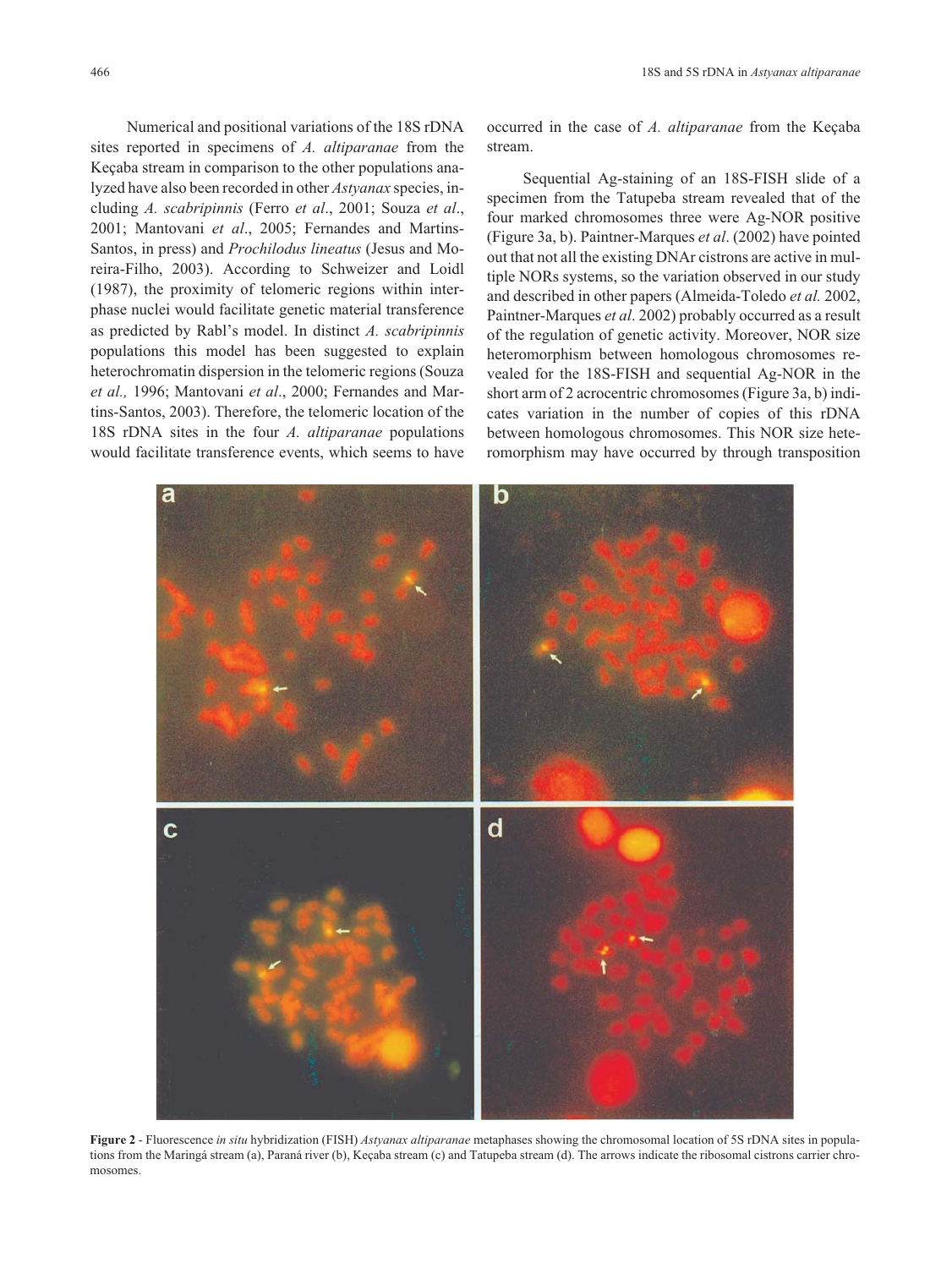

**Figure 3** - Sequential Ag-staining of 18S-FISH (a, b) and 5S-FISH (c-f) slides. Specimens from the Tatupeba (a, b), Maringá (c, d) and Keçaba (e, f) streams. Note that the 5S rDNA loci do not lie on the same Ag-NOR chromosome.

events or unequal crossing-over and not the differential expression of NORs.

In contrast to the variability detected regarding the 18S rDNA distribution pattern, we observed a highly conserved chromosomal position of 5S rDNA sites in the four *A. altiparanae* populations. The 5S-FISH method revealed bright fluorescence signal spread over the pericentromeric region of a single, probably submetacentric, chromosomal pair (Figure 2). Considering that 5S rDNA sequences were not localized in the terminal regions of chromosomes the events that dispersed the 18S rDNA may not have been acting upon the 5S rDNA sites. Moreover, the 5S rDNA interstitial position has been found in most species of several orders. For these reasons, the highly conserved chromosomal position of 5S rDNA sites observed in the four *A. altiparanae* populations may have derived from the interstitial localization of these sites in the chromosomes. The 5S rDNA genes situated in a single chromosomal locus have also been identified in *A. altiparanae and A. lacustris* (Almeida-Toledo *et al*., 2002) and other piscine species, including the Atlantic salmon (Pendás *et al.* 1994), *Anguilla anguilla* (Martinez *et al.* 1996), *Prochilodus lineatus* (Jesus and Moreira-Filho, 2003), *Neoplecostomus microps* and *Harttia loricariformis* (Kavalco *et al.* 2004), possibly corresponding to a more ancestral condition in fishes.

Sequential Ag-staining of 5S-FISH slides of *A. altiparanae* specimens from Maringá (Figure 3c, d) and Keçaba (Figure 3e, f) streams revealed that 5S rDNA was not located on the same Ag-NOR chromosomes. Therefore, investigations utilizing double FISH with the two rDNA probes should be carried out in order to prove the different chromosomal location of 18S and 5S rDNA in these specimens. Different chromosomal sites for NOR and 5S rDNA have also been reported for *Anguilla anguilla* (Martinez *et al.* 1996), *Salmo trutta* (Moran *et al.* 1996), *Leporinus elongatus, Leporinus obtusidens* and *Leporinus friderici* (Martins and Galetti 1999), *Oreochromis niloticus* (Martins *et al.* 2000) and *A. scabripinnis* (Fernandes and Martins-Santos, in press). According to Lucchini *et al*. (1993) and Suzuki *et al*. (1996), this arrangement is frequently observed in vertebrates. However, Almeida-Toledo *et al*. (2002) detected *in situ* signals for the major rDNA (28S rDNA) co-localized with the 5S rDNA clusters in the pericentromeric region of one marker chromosome in five *Astyanax* species and Mantovani *et al*. (2005) used double FISH to show that the 45S and 5S rDNA loci were syntenic in an *A. scabripinnis* chromosome.

There are still only a few studies which have used FISH to investigate the genus *Astyanax*, and the majority of these studies have been limited to *A. scabripinnis* (Souza *et*